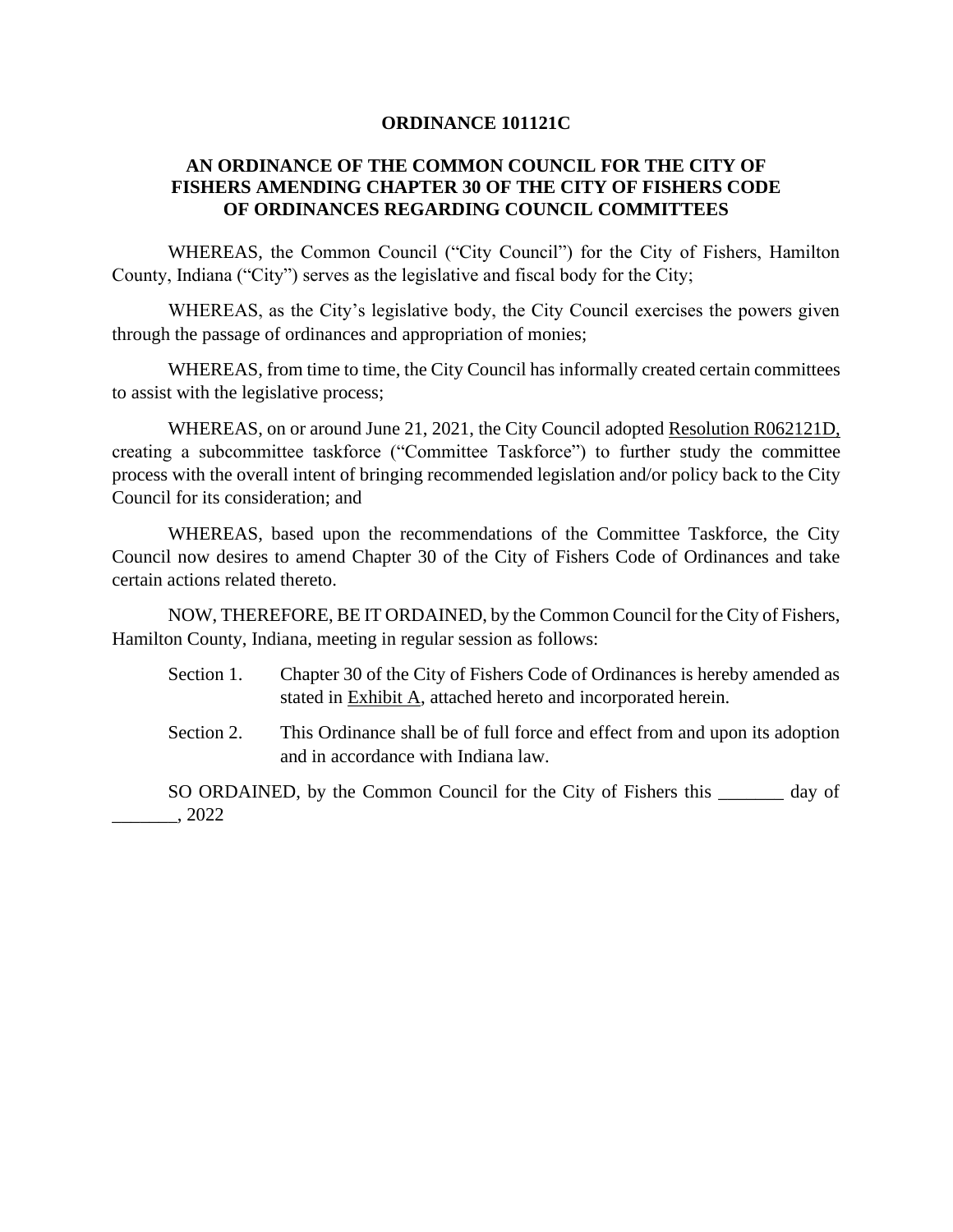### **COMMON COUNCIL OF THE CITY OF FISHERS,**

### **HAMILTON COUNTY, INDIANA**

| YAY |                   | <b>NAY</b> | <b>ABSTAIN</b> |
|-----|-------------------|------------|----------------|
|     | Selina Stoller    |            |                |
|     | Member            |            |                |
|     | David Giffel      |            |                |
|     | Member            |            |                |
|     | C. Pete Peterson, |            |                |
|     | Member            |            |                |
|     | John Weingardt,   |            |                |
|     | Member            |            |                |
|     | Cecilia C. Coble, |            |                |
|     | Member            |            |                |
|     | Brad DeReamer,    |            |                |
|     | Member            |            |                |
|     | Todd Zimmerman,   |            |                |
|     | Member            |            |                |
|     | Crystal Neumann,  |            |                |
|     | Member            |            |                |
|     | Jocelyn Vare,     |            |                |
|     | Member            |            |                |

I hereby certify that the foregoing Ordinance/ Resolution was delivered to City of Fishers Mayor Scott Fadness on the \_\_\_\_\_\_\_\_ day of \_\_\_\_\_\_\_\_\_\_\_\_\_\_\_ 2022, at \_\_\_\_\_\_\_\_\_\_\_\_\_\_\_\_\_\_\_ p.m.

ATTEST: \_\_\_\_\_\_\_\_\_\_\_\_\_\_\_\_\_\_\_\_\_\_\_\_\_\_\_

Jennifer L. Kehl, City Clerk

# **MAYOR'S APPROVAL**

**\_\_\_\_\_\_\_\_\_\_\_\_\_\_\_\_\_\_\_\_\_\_\_\_\_ \_\_\_\_\_\_\_\_\_\_\_\_\_\_\_\_\_\_\_\_\_\_\_\_\_\_\_\_**

**\_\_\_\_\_\_\_\_\_\_\_\_\_\_\_\_\_\_\_\_\_\_\_\_\_\_\_\_ \_\_\_\_\_\_\_\_\_\_\_\_\_\_\_\_\_\_\_\_\_\_\_\_\_\_\_\_\_**

**Scott A. Fadness, Mayor DATE**

### **MAYOR'S VETO**

**Scott A. Fadness, Mayor DATE**

This instrument prepared by: Christopher P. Greisl, City Attorney, City of Fishers, Hamilton County, Indiana, One Municipal Drive, Fishers, Indiana, 46038

"I affirm, under the penalties for perjury, that I have taken reasonable care to redact each Social Security number in this document, unless required by law." Christopher P. Greisl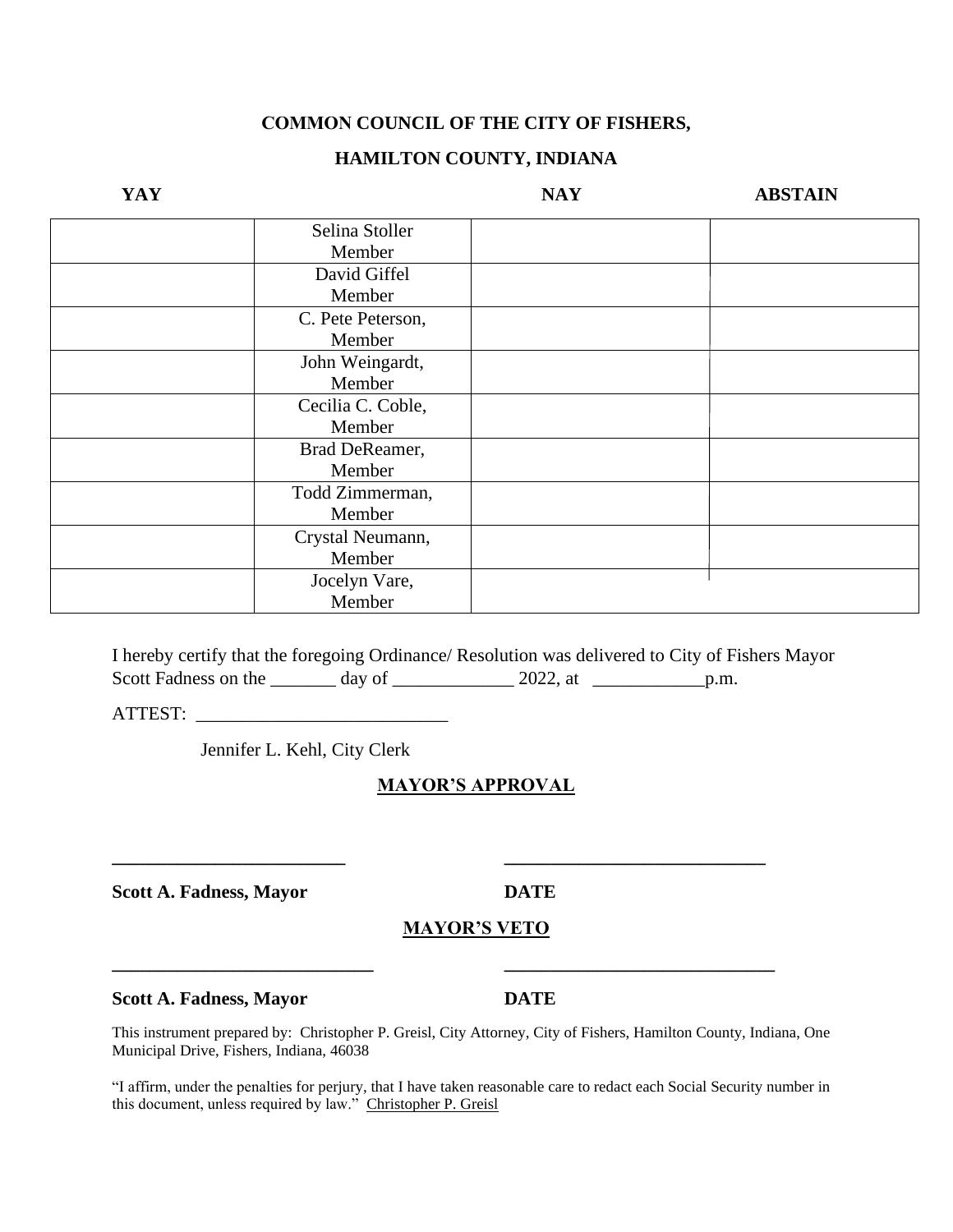## **EXHIBIT A**

### [*Amendment to Chapter 30 of the City of Fishers Code of Ordinances*]

### A NEW SUBSECTION §30.11 and §30.12 TO BE ADDED TO CITY COUNCIL

#### §30.11 **STANDING COMMITTEES**

- (A)The standing committees ("Standing Committees") of the Common Council shall be as follows:
	- (1) Budget & Finance Committee. Notwithstanding emergency circumstances, the committee shall consider any matter of financial impact to be placed before the entire Common Council, prepare and review budget requests related to the City's annual budget, and any other matter properly referred to the committee by the Council President.
	- (2) Rules Committee. The committee shall consider and recommend proposed changes regarding the rules of the Common Council, State and Federal legislation, Council appointments to non-standing council committees, boards, or commissions, and any other matter properly referred to the committee by the Council President.
	- (3) Non-Profit Committee. The committee shall consider and recommend grant awards to non-profit corporations that serve and benefit Fishers, subject to annual appropriation, and any other matter properly referred to the committee by the Council President.
- (B) The Standing Committees shall consist of at least three (3) Council members and shall have at least one (1) member from the minority party, each as determined and appointed by the Council President. The Council President shall appoint each Standing Committee Chairperson. Council members may indicate to the Council President their preference for Standing Committee membership. All Standing Committee appointments shall be made after the January Council meeting in which the Council President is elected, and all appointments shall be deemed final upon assignment by the Council President.
- (C) Following the first reading of an ordinance or other matter properly before the Common Council, the same may, at the discretion of the Council President, be assigned to a Standing Committee for consideration and review. At any regular meeting of a Standing Committee any matter which has been referred to the Standing Committee pursuant to this section but has not been reported back to the Common Council shall be a proper item of Committee Business.
- (D)It shall be the duty of the Standing Committee to consider all proposals referred to them as well as any other City matters that are within the scope and purpose of their Standing Committee as generated by the Committee Chairperson.
- (E) The Mayor and Clerk (or their respective designees), City staff, and other representatives as permitted by the Committee Chairperson shall be entitled to participate in the discussion before any Standing Committee at the direction of the Committee Chairperson. A majority of all Standing Committee members shall constitute a quorum. Only members of the Standing Committee shall be entitled to vote on committee business.